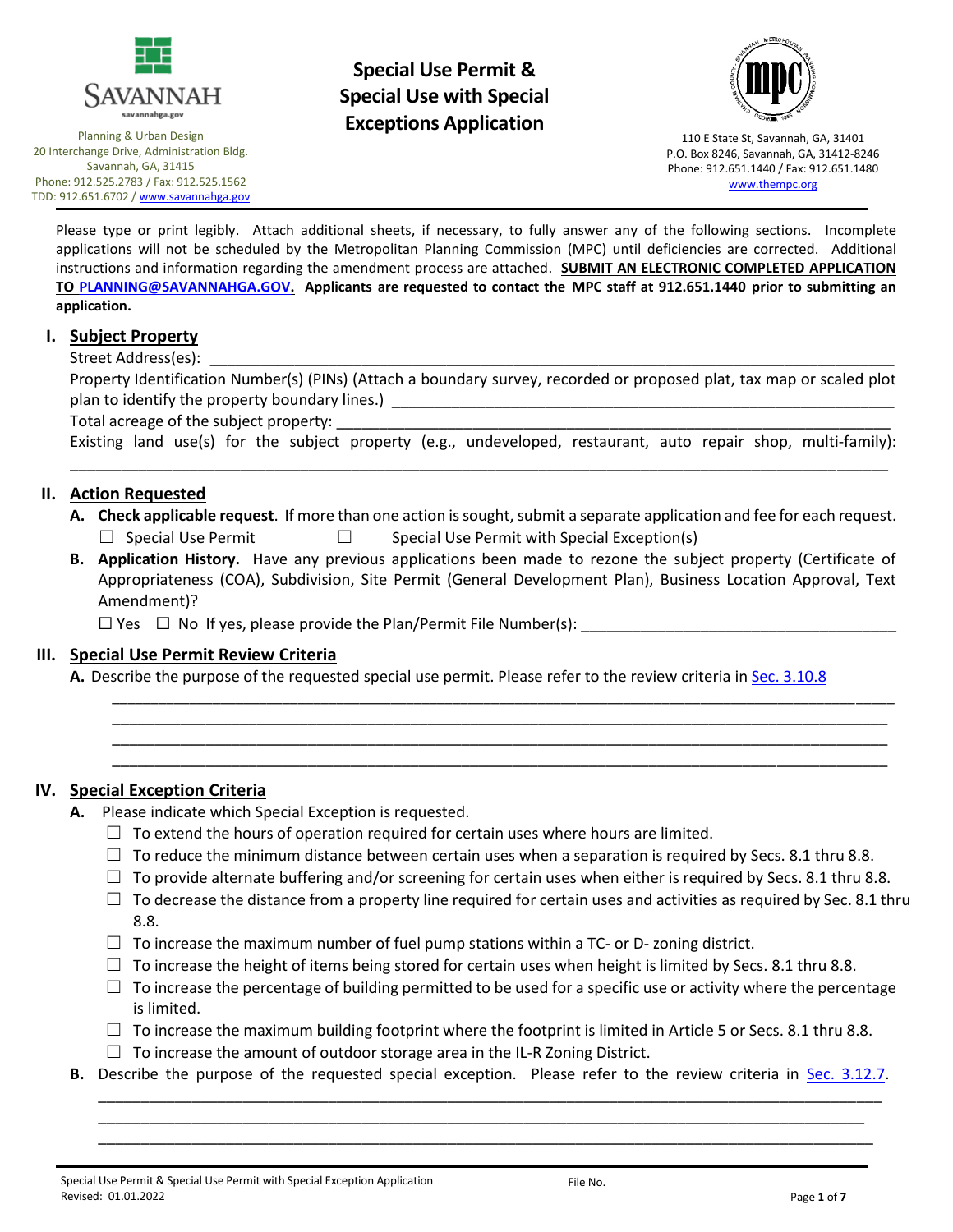## **V. Property Owner Information**

|      | <b>Registered Agent:</b><br>(Or Officer or Authorized Signatory, if Property Owner is not an individual. Provide GA Annual Registration.)                                                                                                                                                                                                           |                                                                                                                                                                                                                                                                                                                    |  |
|------|-----------------------------------------------------------------------------------------------------------------------------------------------------------------------------------------------------------------------------------------------------------------------------------------------------------------------------------------------------|--------------------------------------------------------------------------------------------------------------------------------------------------------------------------------------------------------------------------------------------------------------------------------------------------------------------|--|
|      |                                                                                                                                                                                                                                                                                                                                                     |                                                                                                                                                                                                                                                                                                                    |  |
|      |                                                                                                                                                                                                                                                                                                                                                     |                                                                                                                                                                                                                                                                                                                    |  |
|      |                                                                                                                                                                                                                                                                                                                                                     |                                                                                                                                                                                                                                                                                                                    |  |
| VI.  | Petitioner Information, if different from Property Owner (If the property owner(s) will have an agent serve on his or her behalf, the<br>owner(s) must complete the attached Letter of Authorization. If the agent changes after submitting the application and the agent is not the property owner, a new<br>authorization form will be required.) |                                                                                                                                                                                                                                                                                                                    |  |
|      |                                                                                                                                                                                                                                                                                                                                                     |                                                                                                                                                                                                                                                                                                                    |  |
|      | (Or Officer or Authorized Signatory, if Petitioner is not an individual)                                                                                                                                                                                                                                                                            |                                                                                                                                                                                                                                                                                                                    |  |
|      |                                                                                                                                                                                                                                                                                                                                                     |                                                                                                                                                                                                                                                                                                                    |  |
|      |                                                                                                                                                                                                                                                                                                                                                     |                                                                                                                                                                                                                                                                                                                    |  |
|      |                                                                                                                                                                                                                                                                                                                                                     |                                                                                                                                                                                                                                                                                                                    |  |
| VII. | will be required.)<br>Name(s):                                                                                                                                                                                                                                                                                                                      | Agent, if different from Petitioner or Property Owner (A signed, notarized statement of authorization from the property owner is required<br>and must be attached if this section applies. If the agent changes after submitting the application and the agent is not the property owner, a new authorization form |  |
|      | Firm or Agency:                                                                                                                                                                                                                                                                                                                                     | <u> 1989 - Johann Barnett, fransk politiker (d. 1989)</u>                                                                                                                                                                                                                                                          |  |
|      |                                                                                                                                                                                                                                                                                                                                                     |                                                                                                                                                                                                                                                                                                                    |  |
|      |                                                                                                                                                                                                                                                                                                                                                     |                                                                                                                                                                                                                                                                                                                    |  |
|      |                                                                                                                                                                                                                                                                                                                                                     |                                                                                                                                                                                                                                                                                                                    |  |
|      |                                                                                                                                                                                                                                                                                                                                                     |                                                                                                                                                                                                                                                                                                                    |  |

File No.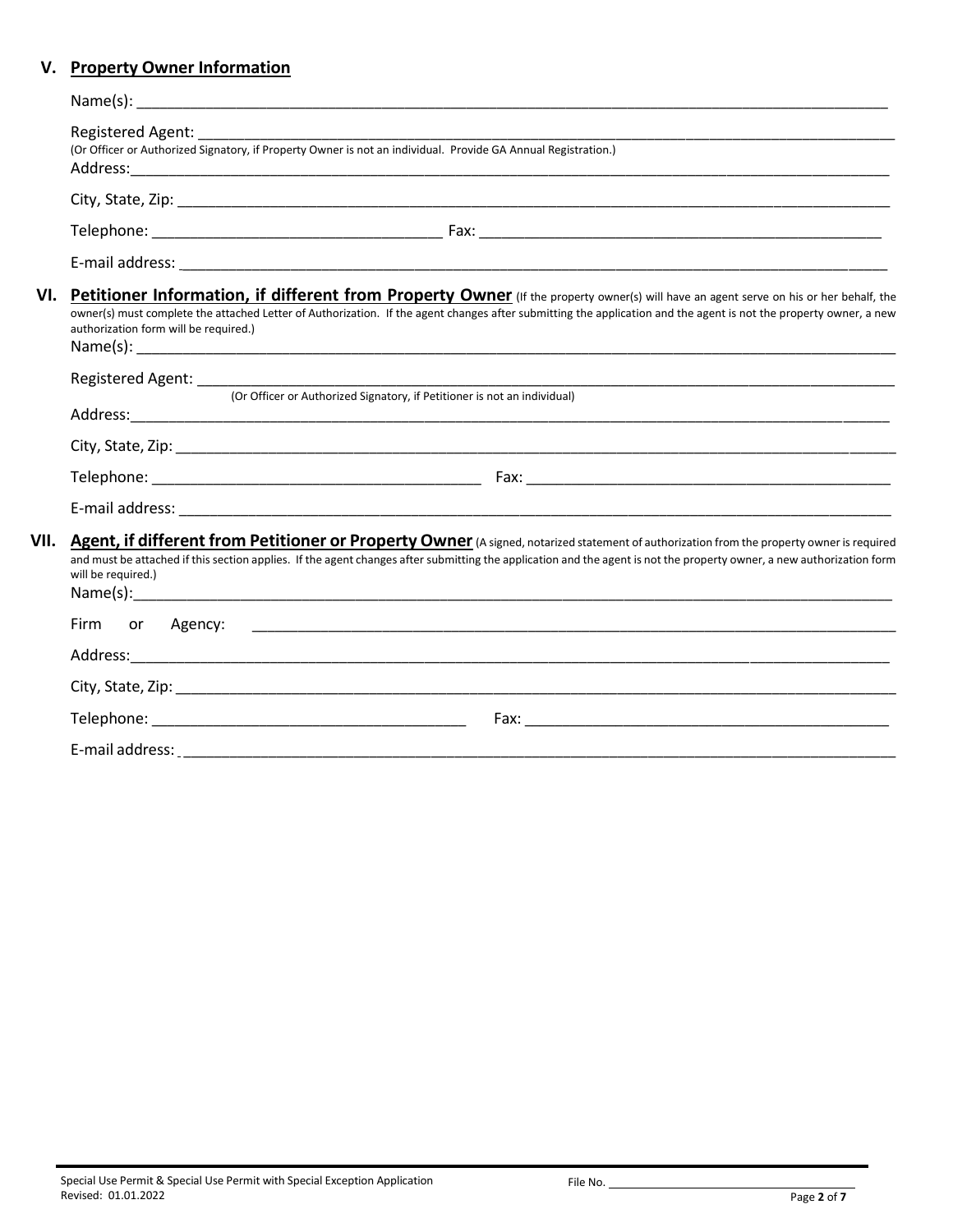## **VIII. Letter of Authorization**

As fee simple owner of the subject property that is identified as Property Identification Number(s) (PIN)

|                                                                                                    | as agent on my (our) behalf for the purpose of making and executing this application for the proposed request. |
|----------------------------------------------------------------------------------------------------|----------------------------------------------------------------------------------------------------------------|
|                                                                                                    | I (we) understand that any representations(s) made on my (our) behalf, by my (our) authorized representative,  |
| shall be legally binding upon the subject property.                                                |                                                                                                                |
| <b>Property Owner(s)</b>                                                                           |                                                                                                                |
|                                                                                                    |                                                                                                                |
|                                                                                                    |                                                                                                                |
| Signature(s)                                                                                       | Date                                                                                                           |
| <b>Witness Signature Certificate</b>                                                               |                                                                                                                |
| State of Georgia                                                                                   |                                                                                                                |
|                                                                                                    |                                                                                                                |
|                                                                                                    |                                                                                                                |
| Date                                                                                               |                                                                                                                |
|                                                                                                    |                                                                                                                |
| (Printed name(s) of individual(s) signing document)                                                |                                                                                                                |
| who proved to me on the basis of satisfactory evidence to be the person(s) who appeared before me. |                                                                                                                |
|                                                                                                    |                                                                                                                |
|                                                                                                    |                                                                                                                |
|                                                                                                    |                                                                                                                |
|                                                                                                    |                                                                                                                |
| Signature of Notary Public                                                                         |                                                                                                                |
|                                                                                                    |                                                                                                                |
|                                                                                                    |                                                                                                                |
|                                                                                                    |                                                                                                                |
| (Name of notary, typed, stamped or printed)                                                        |                                                                                                                |
| Notary Public State of Georgia                                                                     |                                                                                                                |
| My commission expires: Management Commission expires:                                              |                                                                                                                |
|                                                                                                    |                                                                                                                |
|                                                                                                    |                                                                                                                |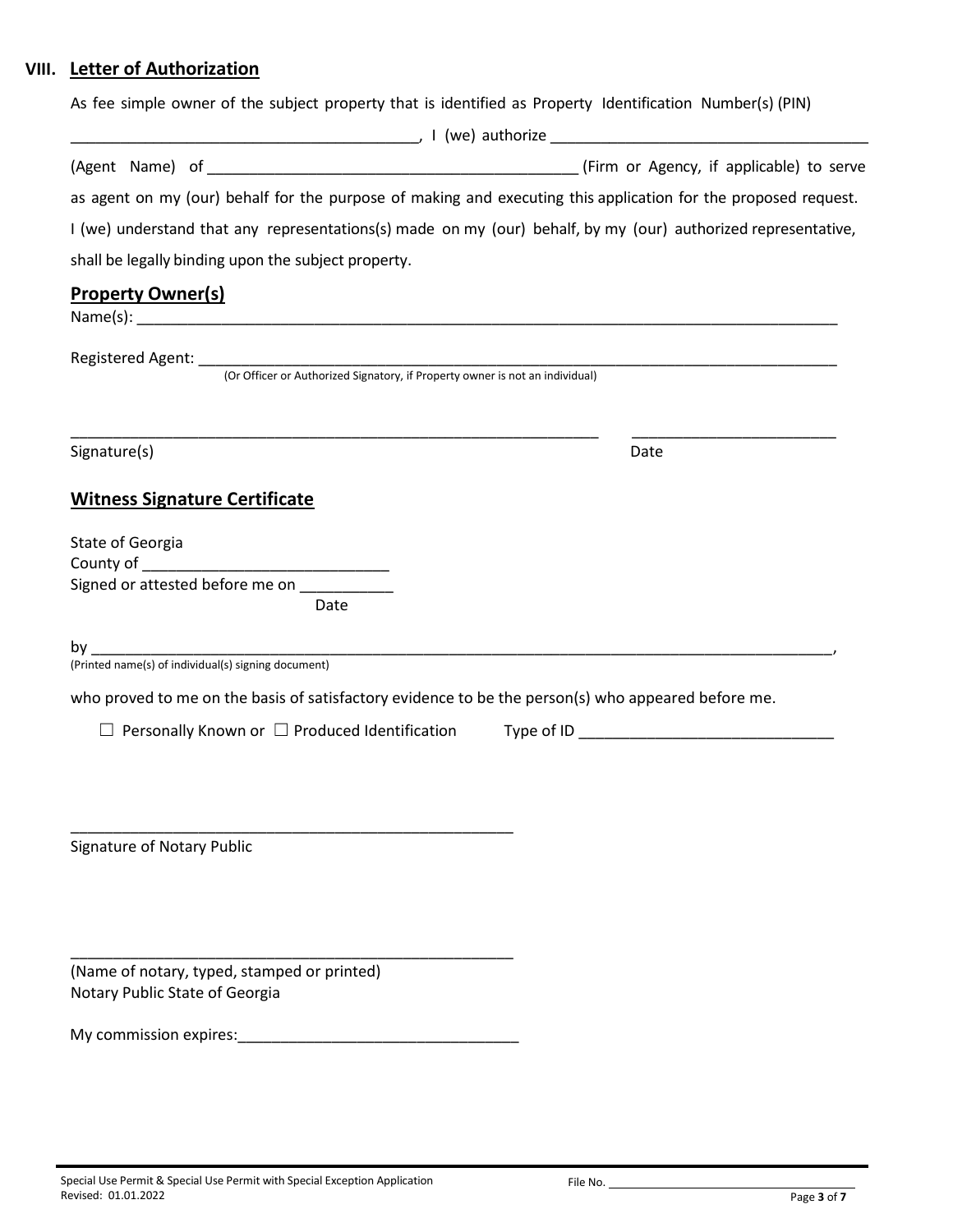- **IX. Disclosure of Campaign Contribution Form.** To be filed within 10 days of filing this application. This is required to be filled out by the Petitioner, Property Owner, and/or Agent per the Conflict of Interest in Zoning Actions Act (O.C.G.A. § 36-67A).
	- (a) When any applicant for rezoning action has made, within two years immediately preceding the filing of that applicant's application for the rezoning action, campaign contributions aggregating \$250.00 or more to a local government official who will consider the application, it shall be the duty of the applicant to file a disclosure report with the governing authority of the respective local government showing:
		- (1) The name and official position of the local government official to whom the campaign contribution was made; and
		- (2) The dollar amount and description of each campaign contribution made by the applicant to the local government official during the two years immediately preceding the filing of the application for the rezoning action and the date of each such contribution.
	- (b) The disclosures required by subsection (a) of this Code section shall be filed within ten days after the application for the rezoning action is first filed.
	- (c) When any opponent of a rezoning action has made, within two years immediately preceding the filing of the rezoning action being opposed, campaign contributions aggregating \$250.00 or more to a local government official of the local government which will consider the application, it shall be the duty of the opponent to file a disclosure with the governing authority of the respective local government showing:
		- (1) The name and official position of the local government official to whom the campaign contribution was made; and
		- (2) The dollar amount and description of each campaign contribution made by the opponent to the local government official during the two years immediately preceding the filing of the application for the rezoning action and the date of each such contribution.
	- (d) The disclosure required by subsection (c) of this Code section shall be filed at least five calendar days prior to the first hearing by the local government or any of its agencies on the rezoning application.

### **Please answer the following questions:**

**A.** Within two years immediately preceding the filing this application, have you and your agent (if applicable) made a campaign contribution in the amount of \$250 or more to any of the local government officials listed below? ☐ Yes ☐ No If you answered "Yes", please complete Question 2.

| The Mayor and Aldermen of the City of Savannah |                                         |  |  |  |
|------------------------------------------------|-----------------------------------------|--|--|--|
| Van R. Johnson, II, Mayor                      | Linda Wilder-Bryan, District 3          |  |  |  |
| Kesha Gibson-Carter, At-Large (Post 1)         | Nick Palumbo, District 4                |  |  |  |
| Alicia Miller Blakely, At-Large (Post 2)       | Dr. Estella Edwards Shabazz, District 5 |  |  |  |
| Bernetta B. Lanier, District 1                 | Kurtis Purtee, District 6               |  |  |  |
| Detric Leggett, District 2                     |                                         |  |  |  |

| <b>Chatham County-Savannah Metropolitan Planning Commission</b> |                        |                        |  |  |  |
|-----------------------------------------------------------------|------------------------|------------------------|--|--|--|
| Loreen Boles                                                    | Ruel Jovner            | Joseph Welch           |  |  |  |
| <b>Travis Coles</b>                                             | Wayne Noha             | Tom Woiwode            |  |  |  |
| Elizabeth Epstein                                               | Eula Parker            | Jay Melder, Ex-Officio |  |  |  |
| Joseph Ervin                                                    | <b>Dwayne Stephens</b> | Lee Smith, Ex-Officio  |  |  |  |
| Karen Jarrett                                                   | Malik Watkins          |                        |  |  |  |

**B.** If you checked "Yes" to Question 1, complete the section below:

| <b>Contribution</b>                                      |                                                     |                                |                                                                  |  |  |  |
|----------------------------------------------------------|-----------------------------------------------------|--------------------------------|------------------------------------------------------------------|--|--|--|
| Name of Official to Whom<br><b>Contribution was Made</b> | <b>Official Position at Time of</b><br>Contribution | Date of<br><b>Contribution</b> | <b>Description &amp; Dollar Amount of</b><br><b>Contribution</b> |  |  |  |
|                                                          |                                                     |                                |                                                                  |  |  |  |
|                                                          |                                                     |                                |                                                                  |  |  |  |
|                                                          |                                                     |                                |                                                                  |  |  |  |
|                                                          |                                                     |                                |                                                                  |  |  |  |

\_\_\_\_\_\_\_\_\_\_\_\_\_\_\_\_\_\_\_\_\_\_\_\_\_\_\_\_\_\_\_\_\_\_\_\_\_\_\_\_\_\_\_\_\_\_\_\_\_\_\_\_\_\_\_\_\_\_\_\_\_\_\_\_\_\_\_\_\_\_\_\_\_\_\_\_\_\_\_\_\_\_\_\_\_\_\_

Signature of Petitioner or Petitioner's Agent or Opponent Printed Name Date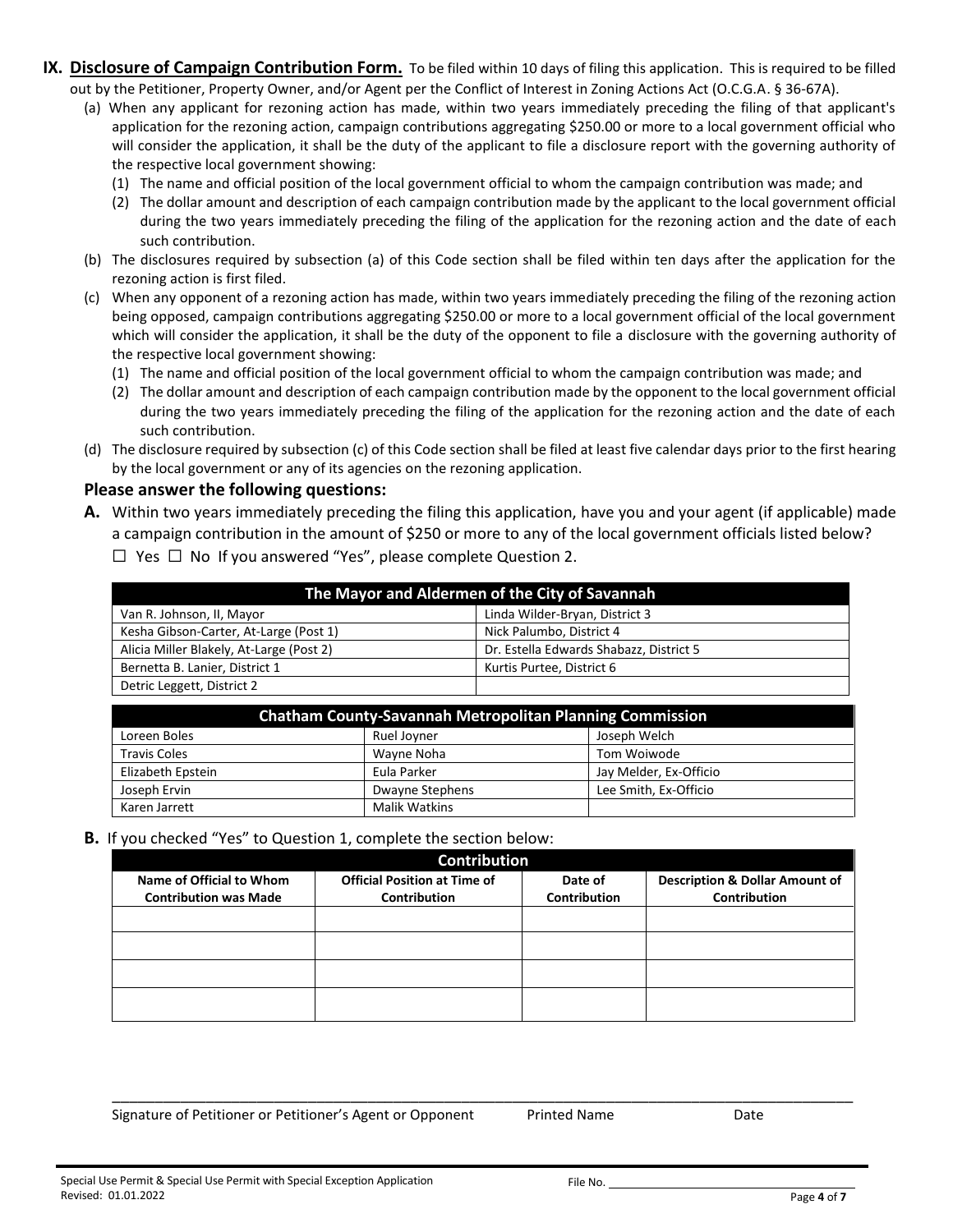## **X. Items Required to be Submitted with this Application**

- **A. Filing Fee.** The non-refundable filing fee is based on the type of use for which relief is requested. Make check payable to City of Savannah. Fees are subject to change.
	- ☐ Special Use Permit: \$2,300.00
	- □ Special Exception: \$1,000.00
	- ☐ Special Exception (Church, Family Care Home, Daycare, Institutional): \$500.00
- **B. Survey.** A scaled or dimensioned boundary survey, tax map, plot plan, or sketch showing the subject property (Original not scanned if produced electronically and not recorded).
- **C. Legal Description.** A legal description of the land by lot, block, and subdivision designations, or if none, by metes and bounds (Electronic or digital Word document).

## **XI. Application Checklist**

Pursuant to O.C.G.A. § 8-2-26, this checklist must be completed and submitted with each permit application. Please check every item as either "Y" for items that are included with the application or "N" for items that are not included with the application. Items without an "N" checkbox are minimum requirements initially due with the application if applicable.

## **Yes No**

- ☐ Part I. Subject Property
- ☐ Part II. Action Required
- ☐ ☐ Part III. Special Use Permit Review Criteria
- ☐ ☐ Part IV. Special Use Permit with a Special Exception Criteria
- ☐ Part V. Property Owner Information
- ☐ ☐ Part VI. Petitioner Information
- ☐ ☐ Part VII. Agent
- ☐ ☐ Part VIII. Letter of Authorization
- ☐ Part IX. Disclosure of Campaign Contribution Form
- ☐ Part X. Items Required to be Submitted with this Application
- ☐ Part XI. Complete Application Checklist
- ☐ Part XII. Certified Application
- $\Box$  Survey. A scaled or dimensioned boundary survey, tax map, plot plan, or sketch showing the subject property (Original not scanned if produced electronically and not recorded).
- $\Box$  Legal Description. A legal description of the land by lot, block, and subdivision designations, or if none, by metes and bounds (Electronic or digital Word document).
- $\Box$   $\Box$  Concept Plan of the proposed development if applicable

*Please note: Supplemental information may be required during plan review to address deficiencies.*

## **XII. Certified Application**

By my signature below, I certify that the information contained in this application is true and correct to the best of my knowledge at the time of the application. I acknowledge that I understand and have complied with all ofthe submittal requirements and procedures, and that this application is a complete application submittal. I further understand that an incomplete application submittal may cause my application to be deferred to the next posted deadline date. I understand that the approval of an application for Special Use Permit by The Mayor and Aldermen does not constitute a waiver from any applicable local, state, or federal regulations.

\_\_\_\_\_\_\_\_\_\_\_\_\_\_\_\_\_\_\_\_\_\_\_\_\_\_\_\_\_\_\_\_\_\_\_\_\_\_\_\_\_\_\_\_\_\_\_\_\_\_\_\_\_\_\_\_\_\_\_\_\_\_\_\_\_\_\_\_\_\_\_\_\_\_\_\_\_\_\_\_\_\_\_\_\_\_\_\_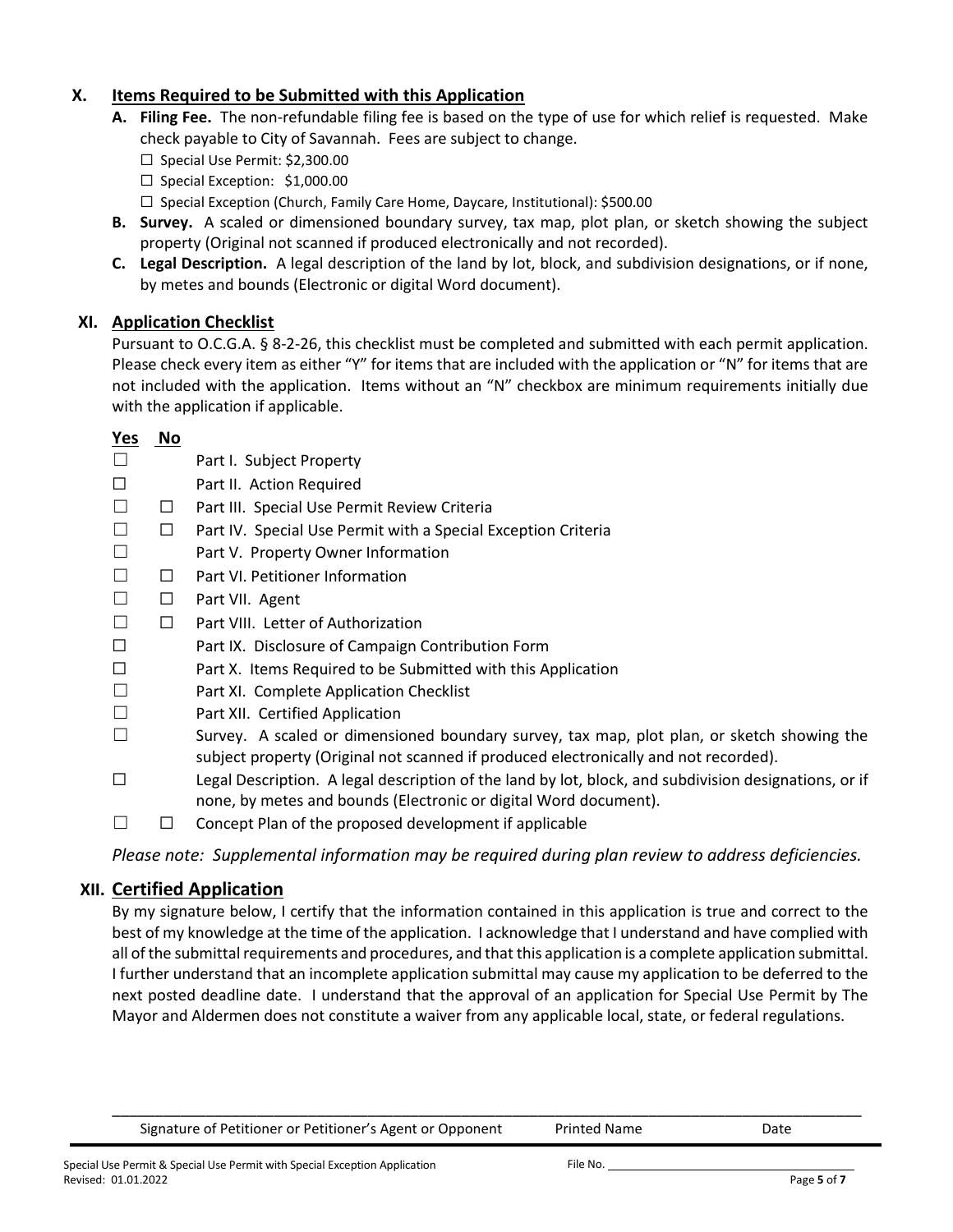# **RETAIN THIS PAGE**

## **Instructions**

- **1.** Applicants are requested to contact the Metropolitan Planning Commission (MPC) or the City's Planning and Urban Design Office (City) prior to submitting an application.
- **2.** If the project is a Development of Regional Impact (DRI), the project must first be found "in the best interest of the State" before a rezoning application can be reviewed by the Planning Commission. MPC staff will notify the petitioner or agent when a request qualifies as a DRI.
- **3.** The application form must be complete according to [Sec. 3.1.4](http://online.encodeplus.com/regs/savannah-ga/doc-viewer.aspx#secid-5100) including the appropriate fee and all required supplemental materials before it will be processed and scheduled for a hearing. If the property has been purchased within the last 12 months, please provide a copy of the Deed.
- **4. All applications must be submitted electronically to [planning@savananhga.gov](mailto:planning@savananhga.gov)**. If the document size is larger than 20 MB, please contact 912-525-2783.
- **5.** The petitioner or agent may include exhibits (e.g., letters or photos) to support the request.
- **6.** A schedule of the application deadlines as well as the Planning Commission and City Council meeting dates are part of this application.

## **Special Use Permit/Special Use Permit with Special Exception (Once Application is Submitted)**

- **1.** All petitions will be considered by the Planning Commission at a public hearing prior to the Mayor and Aldermen holding the zoning hearing.
- **2.** Once an application submittal is determined to be complete according to [Sec. 3.1.4,](http://online.encodeplus.com/regs/savannah-ga/doc-viewer.aspx#secid-5100) the MPC will schedule the petition for review by the Planning Commission and prepare a staff recommendation.
- **3.** The MPC will notify the petitioner of the public hearing date/time and publish a public notification in the newspaper.
- **4.** The petitioner will receive notification to obtain a Public Notice Sign(s) announcing the petition from the City's Planning and Urban Design Office at located at 20 Interchange Drive, Administration Building. The petitioner must post the sign(s) at least **15 DAYS PRIOR TO THE PLANNING COMMISSION MEETING** according to [Sec. 3.2.6.](http://online.encodeplus.com/regs/savannah-ga/doc-viewer.aspx#secid-5108) If the signs are not posted at least 15 days before the public hearing, the petition will be rescheduled.
- **5.** The Planning Commission meeting will be held in the Arthur A. Mendonsa Hearing Room at the MPC, 112 E State Street doorway.
- **6.** During the meeting, an overhead projector and computer are available for use. The overhead projector can display all paper items (e.g., photographs, maps, site plans). PowerPoint presentations must be provided to MPC staff at least two days prior to the hearing. A copy of any materials used to support your petition must be submitted for the record at the time of the hearing.
- **7.** The Planning Commission will make a recommendation to the Mayor and Aldermen regarding the petition. The Planning Commission's recommendation may be to approve, approve with conditions, continue or deny the petition.
- **8.** Once the Planning Commission has made a recommendation, the petition will be forwarded to Mayor and Aldermen for consideration. The City will notify the petitioner of the date and time of the City Council meeting and publish the public notice for the zoning hearing in the newspaper. In addition, the petitioner will receive notification from the City's Planning and Urban Design Office to obtain a Public Notice Sign(s) announcing the petition. The petitioner must post the sign(s) at least **15 DAYS PRIOR TO THE CITY COUNCIL MEETING** according to [Sec. 3.2.6.](http://online.encodeplus.com/regs/savannah-ga/doc-viewer.aspx#secid-5108) If the signs are not posted at least 15 days before the zoning hearing, the petition will be rescheduled.
- **9.** The Mayor and Aldermen must have at least two meetings to consider the petition and Planning Commission's recommendation; a zoning hearing and then the first and second readings of the petition. The first and second readings may be held at the same meeting as the zoning hearing.
- **10.** Once the Mayor and Aldermen hear the petition, they make a recommendation to approve, approve with conditions, deny, continue the petition to the next meeting or a date certain, or remand the petition back to the Planning Commission for further study.
- **11.** Notification of Mayor and Aldermen's final decision will be sent to the petitioner by the City.
- **12.** The petitioner or agent should be in attendance at all Planning Commission and City Council meetings. If no one is present to represent the petition, the petition may still be discussed.